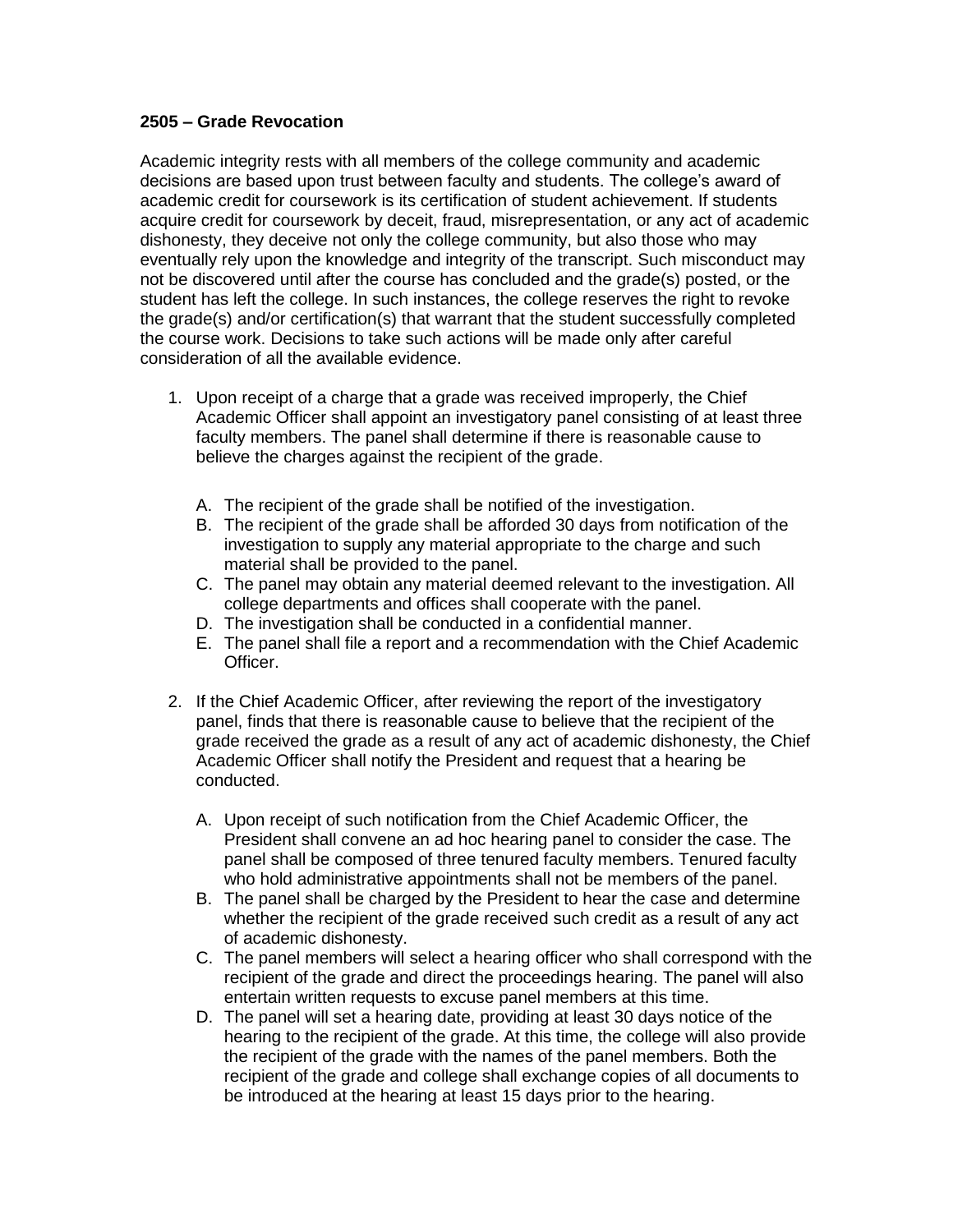- E. The recipient of the grade shall have the right to have an advisor present, who may be an attorney, to participate in the hearing. Any cost required shall be the responsibility of the student. In the event that the recipient of the grade is represented by an advisor, the college may also be represented by counsel who may also participate in the hearing.
- F. The formal rules of evidence shall not apply to the proceedings. Any participant who becomes disruptive or engages in harassment may be asked to leave the hearing.
- G. The panel, at its discretion, may conduct a pre-hearing conference with the recipient of the grade. The person may be accompanied by an advisor.
- H. The Chief Academic Officer shall present the charge at the hearing, including the material considered by the investigatory panel.
- I. The recipient of the grade shall be afforded an opportunity to present any and all relevant evidence, including relevant witnesses and cross-examine any witnesses presented by the Chief Academic Officer. The panel members may question the witnesses. Opening and closing statements in this order will be allowed: the Chief Academic Officer, the college's legal counsel, the recipient of the grade and/or the advisor.
- J. The panel will provide for the hearing to be recorded by tape recorder or stenographer. A copy of the recording shall be provided to the recipient of the grade or the advisor at the person's own cost upon request.
- K. After hearing the case, the panel shall render a decision regarding the allegation.

If the panel finds by the greater weight of the evidence that the recipient of the grade engaged in any act of academic dishonesty in the context of the course for which credit was received the panel shall recommend an appropriate sanction to the President.

- L. Sanctions may include revocation of grade(s) and/or the application of an "XF" grade.
- 3. If the panel finds against the grade recipient, the grade recipient may file an appeal to the Chief Academic Officer within 15 days of the panel's decision.
	- A. Appeals must be in writing. The members of the hearing panel will be afforded an opportunity to respond to the appeal in writing. A copy of the response will be made available to the recipient of the grade.
	- B. The only grounds for appeal are errors of due process, findings of fact not supported by the greater weight of the evidence, or discovery of substantial new facts not available at the time of the hearing.
	- C. The Chief Academic Officer shall consider the appeal prior to acting upon the recommendation of the hearing panel. If no appeal is made or if the appeal is denied, the person shall then act upon the panel's findings and recommendation.
	- D. In reaching a decision, the Chief Academic Officer may review all or any part of the proceedings and shall then forward the Chief Academic Officer's decision to the President.
- 4. If the Chief Academic Officer determines that grade revocation or any other sanction is warranted, the grade recipient's official transcript will be corrected to reflect the sanction. A corrected transcript will be forwarded to all individuals and